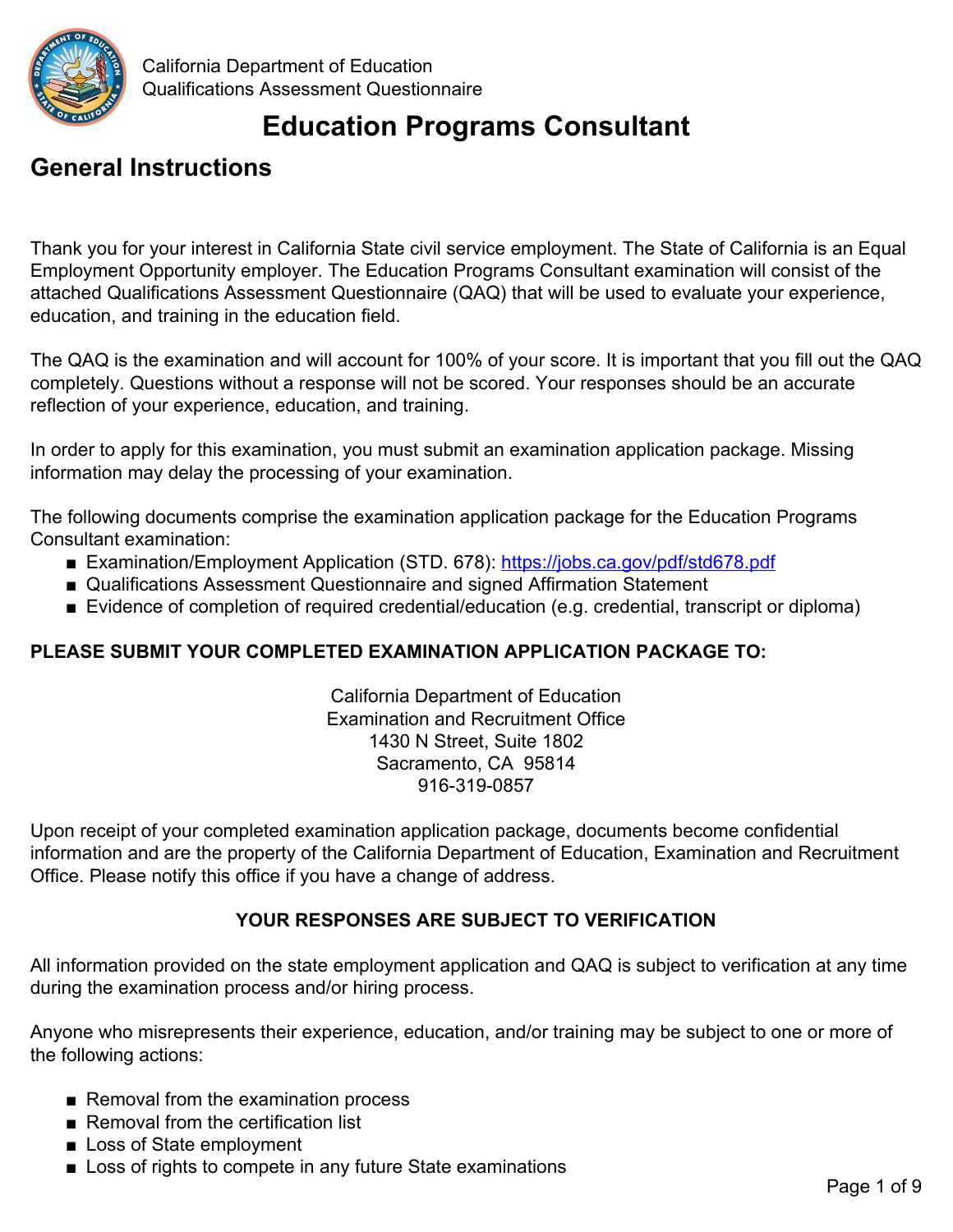### **Section I - Minimum Qualifications**

Items in this section request information about your minimum qualifications and will be used to determine appointment eligibility. Please answer the following questions by selecting the applicable box for each question.

### **Credential/Education Requirements**

1. Do you have a valid California administration credential?

 $\Box$ Yes  $\Box$ No

2. Do you have a credential or life diploma of equal authorization?

| Yes | 1No |
|-----|-----|
|-----|-----|

3. Do you have an earned master's degree?

| Yes | 1No |
|-----|-----|
|-----|-----|

4. Do you have an earned doctorate degree?

 $\Box$ Yes  $\Box$ No

#### **Experience Requirement**

1A. Do you have one year of experience in the California state service performing professional education duties at a level of responsibility equivalent to that obtained in the class of Education Programs Assistant, Range B?

 $\Box$ Yes  $\Box$ No

1B. Do you have two years of experience in the California State service performing professional education duties at a level of responsibility equivalent to that obtained in the class of Education Programs Assistant, Range B?

 $\Box$ Yes  $\Box$ No

2. Do you have two years of administrative, educational program or policy development, or equivalent staff level experience in elementary, secondary, or postsecondary education which shall have developed in the applicant a comprehensive knowledge of and competence in education program planning, development, coordination, or implementation?

 $\Box$ Yes  $\Box$ No

*Education Code* 44000-44020 – A "credential" includes a credential, certificate, life document, life diploma, permit, certificate of clearance, or waiver issued by the Commission on Teaching Credentialing.

*Education Code* 44000-44020 – A "life diploma" is a document issued on the basis of a credential upon completion by the applicant of specified requirements.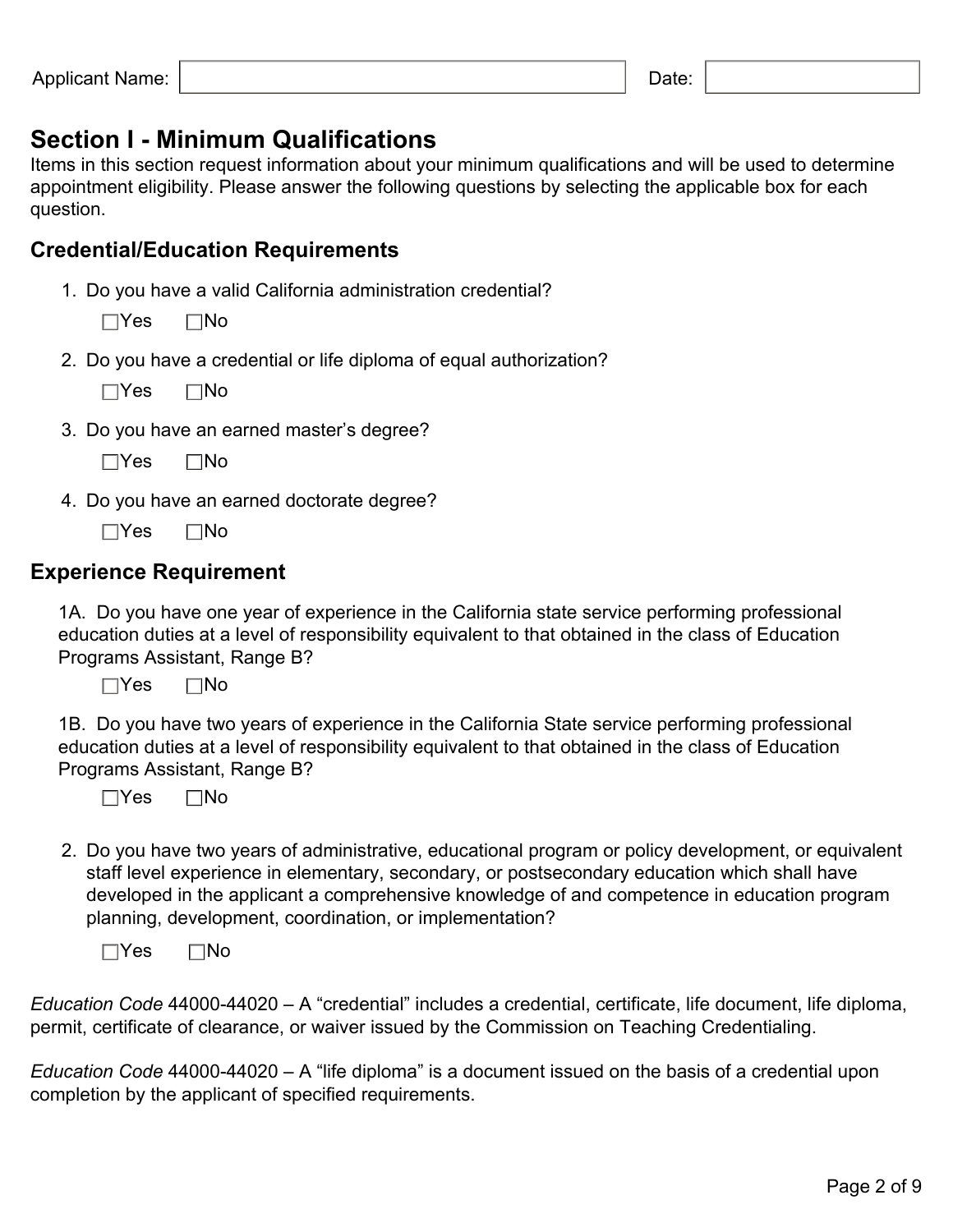### **Section II - Specialized Experience and Education**

Please indicate if you have at least 3 years of experience and/or at least 12 semester units of education in the following areas by selecting the applicable box. Experience is acceptable only when it is a major part of the whole job and performed for at least 50% of the job duties. Experience which may have been gained as an occasional or incidental aspect of other work is not acceptable.

| 1. Adult Education<br>Experience: 3 or More Years               | <b>Education: 12 Semester Units</b>                                                    |
|-----------------------------------------------------------------|----------------------------------------------------------------------------------------|
| 2. Assessment/Evaluation/Research                               |                                                                                        |
| $\Box$ Experience: 3 or More Years                              | <b>Education: 12 Semester Units</b>                                                    |
| 3. Career Technical Education                                   |                                                                                        |
| $\Box$ Experience: 3 or More Years                              | <b>Education: 12 Semester Units</b>                                                    |
| 4. Categorical Programs<br>□ Experience: 3 or More Years        | <b>Education: 12 Semester Units</b>                                                    |
| 5. Child Development                                            |                                                                                        |
| Experience: 3 or More Years                                     | <b>Education: 12 Semester Units</b>                                                    |
| 6. Counseling<br>$\Box$ Experience: 3 or More Years             | <b>Education: 12 Semester Units</b>                                                    |
| 7. Curriculum                                                   |                                                                                        |
| $\Box$ Experience: 3 or More Years                              | <b>Education: 12 Semester Units</b>                                                    |
| 8. Education Finance<br>$\Box$ Experience: 3 or More Years      | <b>Education: 12 Semester Units</b>                                                    |
|                                                                 |                                                                                        |
| 9. English Learner<br>Experience: 3 or More Years               | <b>Education: 12 Semester Units</b>                                                    |
|                                                                 | 10. Education options, such as: charter schools and other smaller learning communities |
| Experience: 3 or More Years                                     | <b>Education: 12 Semester Units</b>                                                    |
| 11. General/Elementary Education                                |                                                                                        |
| Experience: 3 or More Years                                     | <b>Education: 12 Semester Units</b>                                                    |
| 12. High School Education<br>$\Box$ Experience: 3 or More Years | <b>Education: 12 Semester Units</b>                                                    |
|                                                                 |                                                                                        |
| 13. Middle School Education<br>Experience: 3 or More Years      | <b>Education: 12 Semester Units</b>                                                    |
| 14. Migrant Education                                           |                                                                                        |
| Experience: 3 or More Years                                     | <b>Education: 12 Semester Units</b>                                                    |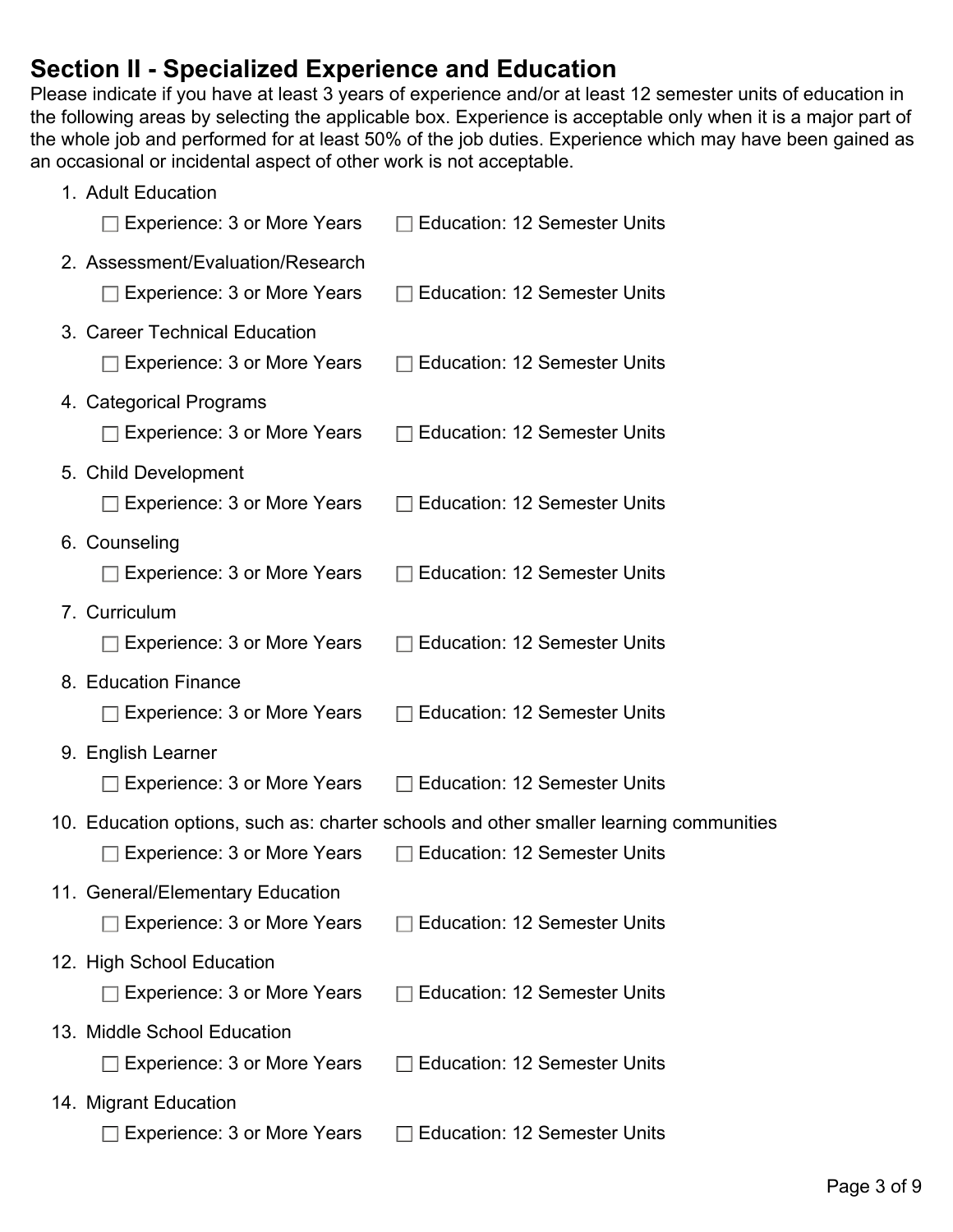| 15. Nutrition Education            |                                     |
|------------------------------------|-------------------------------------|
| $\Box$ Experience: 3 or More Years | $\Box$ Education: 12 Semester Units |
| 16. Postsecondary Education        |                                     |
| $\Box$ Experience: 3 or More Years | $\Box$ Education: 12 Semester Units |
| 17 School Facilities               |                                     |
| $\Box$ Experience: 3 or More Years | $\Box$ Education: 12 Semester Units |
| 18. Special Education              |                                     |
| Experience: 3 or More Years        | □ Education: 12 Semester Units      |

### **Section III - Task Experience**

Experience is acceptable only when it is a major part of the whole job and performed for at least 50% of the job duties. Experience which may have been gained as an occasional or incidental aspect of other work is not acceptable.

#### **Please indicate your level of experience for each task by selecting the applicable box. Items without a response will not be scored.**

1. Provide technical assistance to educational entities (i.e. schools, school districts, county offices of education, and other organizations).

A. I am technically proficient to the point where I can effectively perform work in this area  $\Box'$ independently.

 $\square$ B. I have received education or training but would need guidance to effectively perform work in this area.

 $\Box$ C. I have received little or no education or training related to how to perform work in this area.

2. Establish and maintain collaborative working relationships with internal and external stakeholders to support the successful implementation of education programs.

A. I am technically proficient to the point where I can effectively perform work in this area  $^{\text{-}}$ independently.

 $\square$ B. I have received education or training but would need guidance to effectively perform work in this area.

 $\Box$ C. I have received little or no education or training related to how to perform work in this area.

3. Interpret and implement federal and state laws, rules, and regulations to ensure compliance and establish program goals.

A. I am technically proficient to the point where I can effectively perform work in this area  $^\sqcup$ independentlv.

 $\square$ B. I have received education or training but would need guidance to effectively perform work in this area.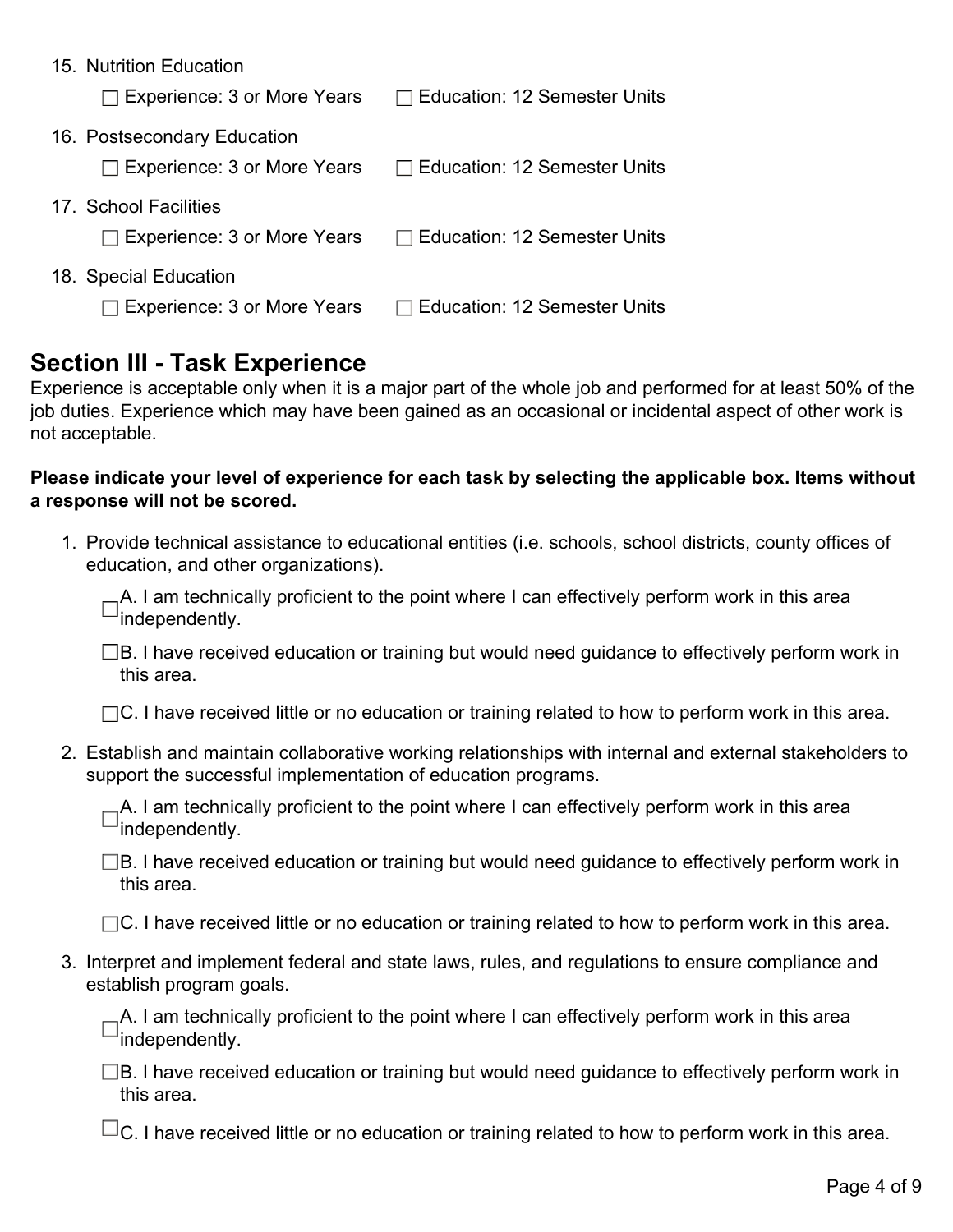4. Prepare complex documents.

A. I am technically proficient to the point where I can effectively perform work in this area independently.

- $\square$ B. I have received education or training but would need guidance to effectively perform work in this area.
- $\Box$ C. I have received little or no education or training related to how to perform work in this area.
- 5. Facilitate coordination of educational programs and services.

|                       | $-A$ . I am technically proficient to the point where I can effectively perform work in this area |  |  |  |
|-----------------------|---------------------------------------------------------------------------------------------------|--|--|--|
| $\Box$ independently. |                                                                                                   |  |  |  |

- $\square$ B. I have received education or training but would need guidance to effectively perform work in this area.
- $\Box$ C. I have received little or no education or training related to how to perform work in this area.
- 6. Develop policies and procedures for educational programs.

| $-A$ . I am technically proficient to the point where I can effectively perform work in this area |  |  |  |
|---------------------------------------------------------------------------------------------------|--|--|--|
| $\Box$ independently.                                                                             |  |  |  |

 $\square$ B. I have received education or training but would need guidance to effectively perform work in this area.

 $\Box$ C. I have received little or no education or training related to how to perform work in this area.

7. Develop and conduct workshops, conferences, and seminars.

<sub>-</sub>A. I am technically proficient to the point where I can effectively perform work in this area  $^\sqcup$ independentlv.

|            | $\Box$ B. I have received education or training but would need guidance to effectively perform work in |  |  |
|------------|--------------------------------------------------------------------------------------------------------|--|--|
| this area. |                                                                                                        |  |  |

 $\Box$ C. I have received little or no education or training related to how to perform work in this area.

8. Review, investigate, and/or respond to inquiries from the public.

A. I am technically proficient to the point where I can effectively perform work in this area independently.

 $\square$ B. I have received education or training but would need guidance to effectively perform work in this area.

 $\Box$ C. I have received little or no education or training related to how to perform work in this area.

9. Collect data and analyze information to determine the effectiveness of educational programs. A. I am technically proficient to the point where I can effectively perform work in this area  $^{\text{J}}$ independently.

 $\square$ B. I have received education or training but would need guidance to effectively perform work in this area.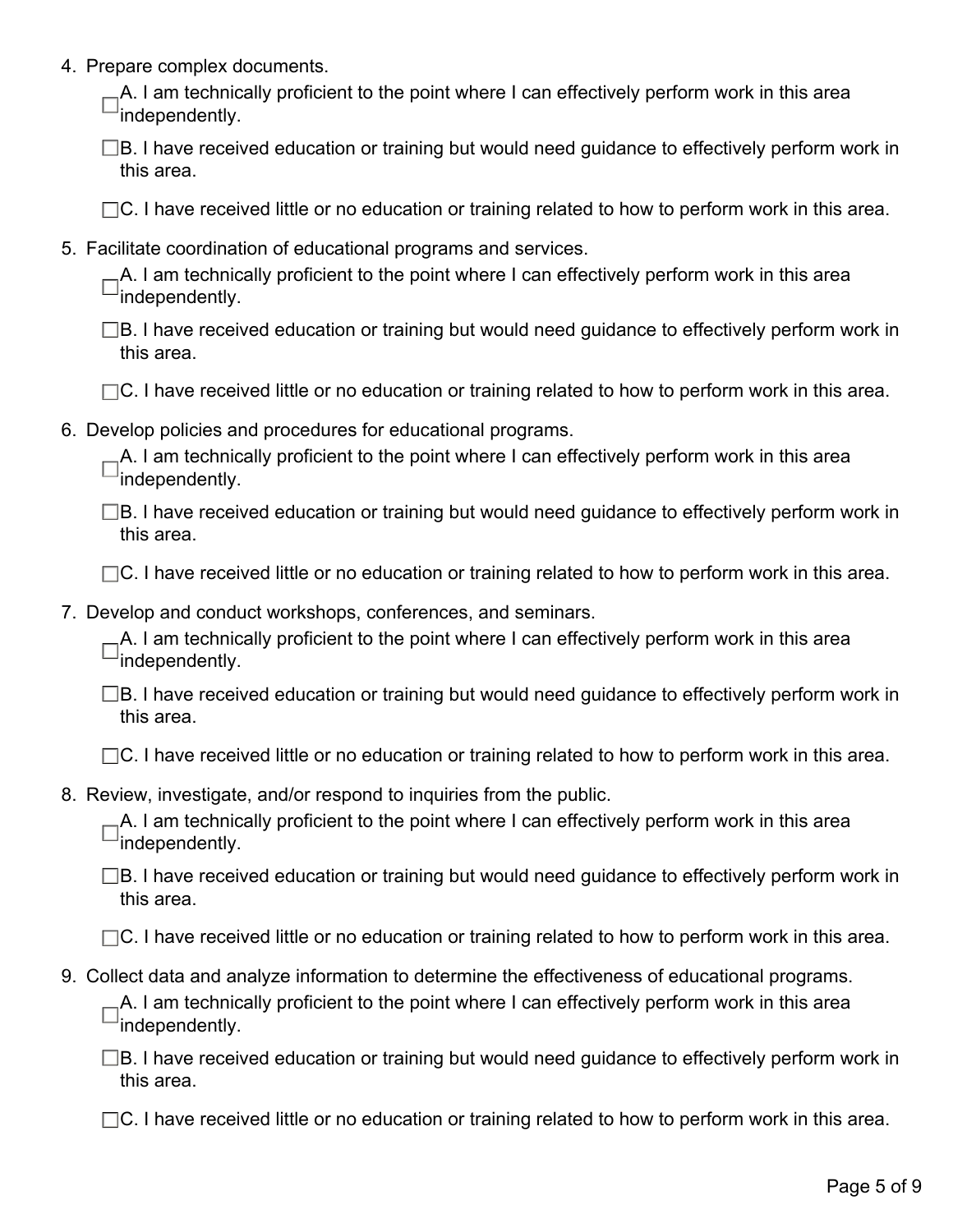- 10. Propose, review, and analyze legislation and/or regulations related to educational programs. A. I am technically proficient to the point where I can effectively perform work in this area independently.
	- $\square$ B. I have received education or training but would need guidance to effectively perform work in this area.
	- $\Box$ C. I have received little or no education or training related to how to perform work in this area.
- 11. Advocate for educational policies and programs.

| $-A$ . I am technically proficient to the point where I can effectively perform work in this area |  |  |  |
|---------------------------------------------------------------------------------------------------|--|--|--|
| $\Box$ independently.                                                                             |  |  |  |

- $\square$ B. I have received education or training but would need guidance to effectively perform work in this area.
- $\Box$ C. I have received little or no education or training related to how to perform work in this area.
- 12. Monitor contracts and/or grants (i.e. program and budget compliance).

| $-A$ . I am technically proficient to the point where I can effectively perform work in this area |  |  |  |
|---------------------------------------------------------------------------------------------------|--|--|--|
| $\Box$ independently.                                                                             |  |  |  |

 $\square$ B. I have received education or training but would need guidance to effectively perform work in this area.

- $\Box$ C. I have received little or no education or training related to how to perform work in this area.
- 13. Conduct grant award and scoring process.

A. I am technically proficient to the point where I can effectively perform work in this area  $\square$ independently.

- $\square$ B. I have received education or training but would need guidance to effectively perform work in this area.
- $\Box$ C. I have received little or no education or training related to how to perform work in this area.
- 14. Design, implement and oversee data collection systems.

A. I am technically proficient to the point where I can effectively perform work in this area independently.

 $\square$ B. I have received education or training but would need guidance to effectively perform work in this area.

 $\Box$ C. I have received little or no education or training related to how to perform work in this area.

15. Present ideas clearly and concisely in verbal and written form.

A. I am technically proficient to the point where I can effectively perform work in this area  $^{\text{-}}$ independently.

 $\square$ B. I have received education or training but would need guidance to effectively perform work in this area.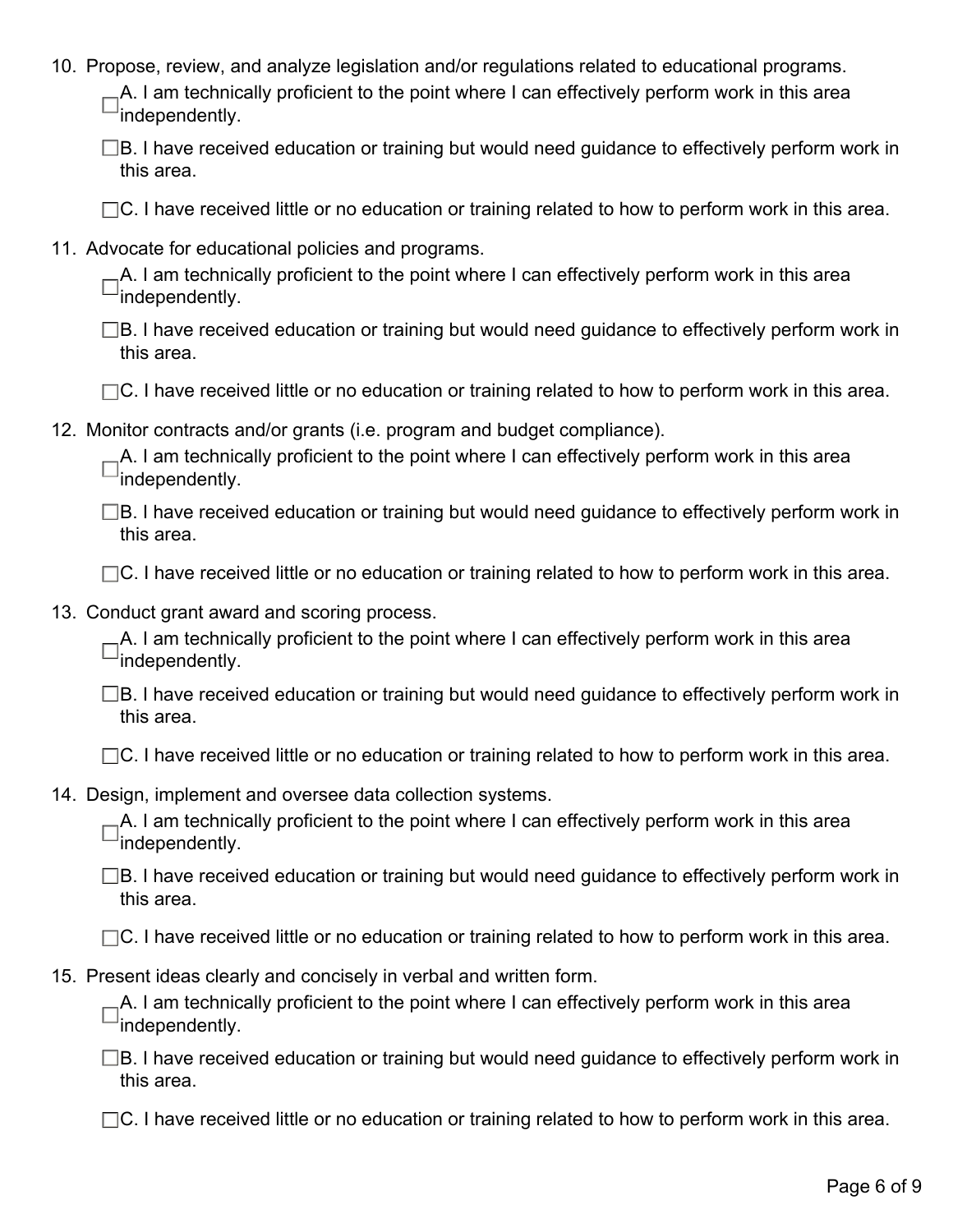16. Analyze situations accurately and take appropriate action.

A. I am technically proficient to the point where I can effectively perform work in this area independently.

| $\Box$ B. I have received education or training but would need guidance to effectively perform work in |  |
|--------------------------------------------------------------------------------------------------------|--|
| this area.                                                                                             |  |

 $\Box$ C. I have received little or no education or training related to how to perform work in this area.

17. Assume leadership and exercise creativity to develop and implement educational programs, curriculum, and professional development.

A. I am technically proficient to the point where I can effectively perform work in this area independently.

□B. I have received education or training but would need guidance to effectively perform work in this area.

 $\Box$ C. I have received little or no education or training related to how to perform work in this area.

18. Serve as a subject matter expert on educational programs, curriculum, and professional development.

| $-A$ . I am technically proficient to the point where I can effectively perform work in this area |  |  |  |
|---------------------------------------------------------------------------------------------------|--|--|--|
| $\Box$ independently.                                                                             |  |  |  |

 $\square$ B. I have received education or training but would need guidance to effectively perform work in this area.

- $\Box$ C. I have received little or no education or training related to how to perform work in this area.
- 19. Use research methods and statistical techniques.

A. I am technically proficient to the point where I can effectively perform work in this area independently.

B. I have received education or training but would need guidance to effectively perform work in this area.

 $\Box$ C. I have received little or no education or training related to how to perform work in this area.

20. Prepare budget, contract, and grant proposals to request operational resources.

<sub>-</sub>A. I am technically proficient to the point where I can effectively perform work in this area independently.

 $\Box$ B. I have received education or training but would need guidance to effectively perform work in this area.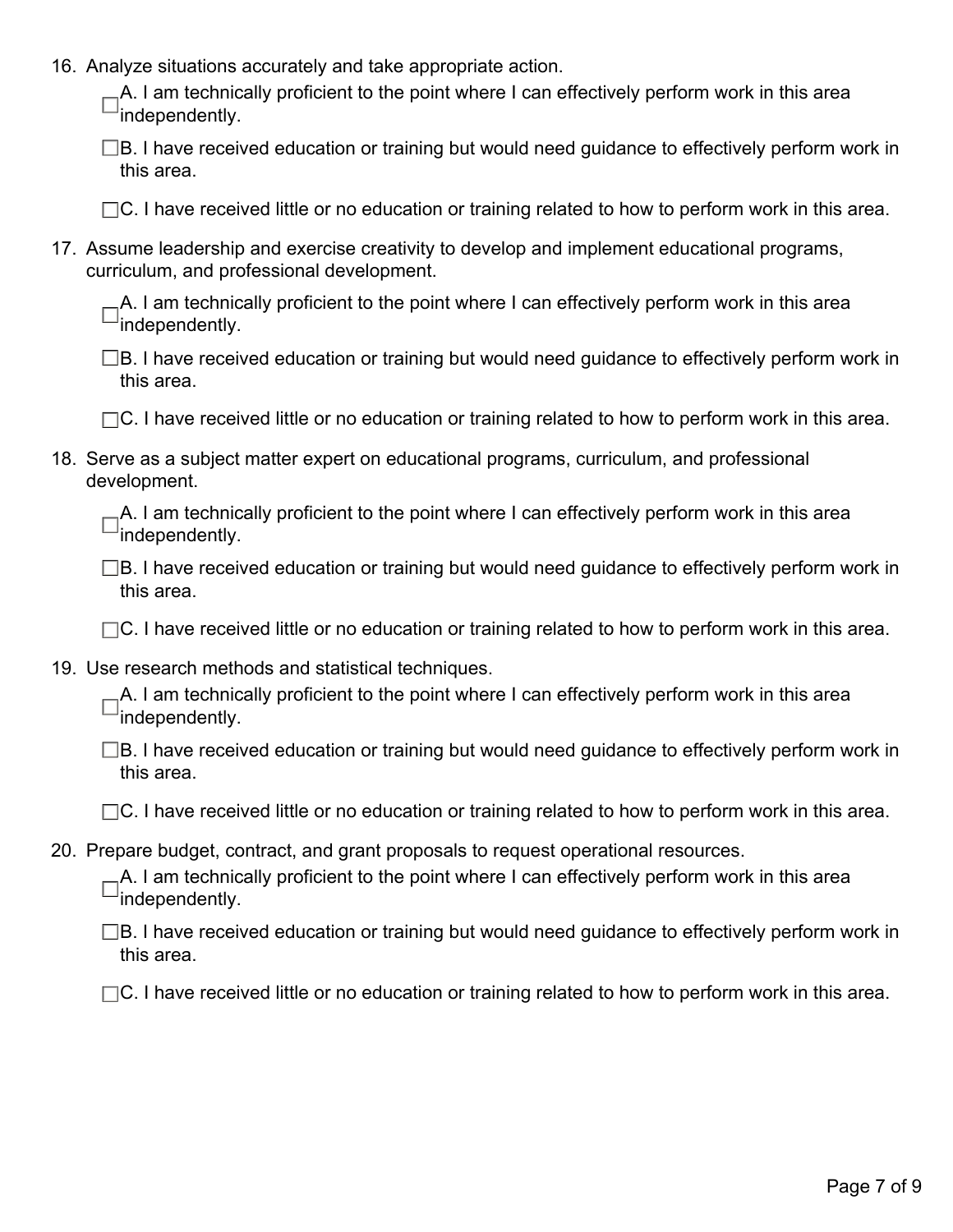| 21. Produce curriculum, professional development learning experiences, scripts for multi-media, |
|-------------------------------------------------------------------------------------------------|
| technologies including interactive online learning, Web pages, video production, and Web        |
| conferences.                                                                                    |

| $-A$ . I am technically proficient to the point where I can effectively perform work in this area |  |  |  |
|---------------------------------------------------------------------------------------------------|--|--|--|
| $\Box$ independently.                                                                             |  |  |  |

□B. I have received education or training but would need guidance to effectively perform work in this area.

 $\Box$ C. I have received little or no education or training related to how to perform work in this area.

### **Section IV - Administrative/Teaching Experience**

Please indicate your experience in each of the following areas by selecting the appropriate box.

#### **Note: Experience must be at a minimum of two years.**

| $\Box$ Federal or State level administration |  |
|----------------------------------------------|--|
|----------------------------------------------|--|

- □ County or District level administration
- $\Box$  Site/School level administration
- $\Box$  Classroom teaching  $-$  all levels

### **Section V - Degrees and Credentials**

Please indicate your specific education and/or current credential by selecting the appropriate box and complete the corresponding major, subject(s), type or title. Select all that apply.

| <b>Bachelor's Degree</b>                                            |  |  |  |  |
|---------------------------------------------------------------------|--|--|--|--|
| Major:                                                              |  |  |  |  |
|                                                                     |  |  |  |  |
| Teaching Credential or Credential of equivalent authorization       |  |  |  |  |
| Subject(s):                                                         |  |  |  |  |
|                                                                     |  |  |  |  |
| Administration Credential or Credential of equivalent authorization |  |  |  |  |
| Type/Title:                                                         |  |  |  |  |
| Master's Degree                                                     |  |  |  |  |
|                                                                     |  |  |  |  |
| Major:                                                              |  |  |  |  |
| Doctorate Degree                                                    |  |  |  |  |
| Major:                                                              |  |  |  |  |
|                                                                     |  |  |  |  |
| Other                                                               |  |  |  |  |
| Major/Subject(s)/Type/Title:                                        |  |  |  |  |